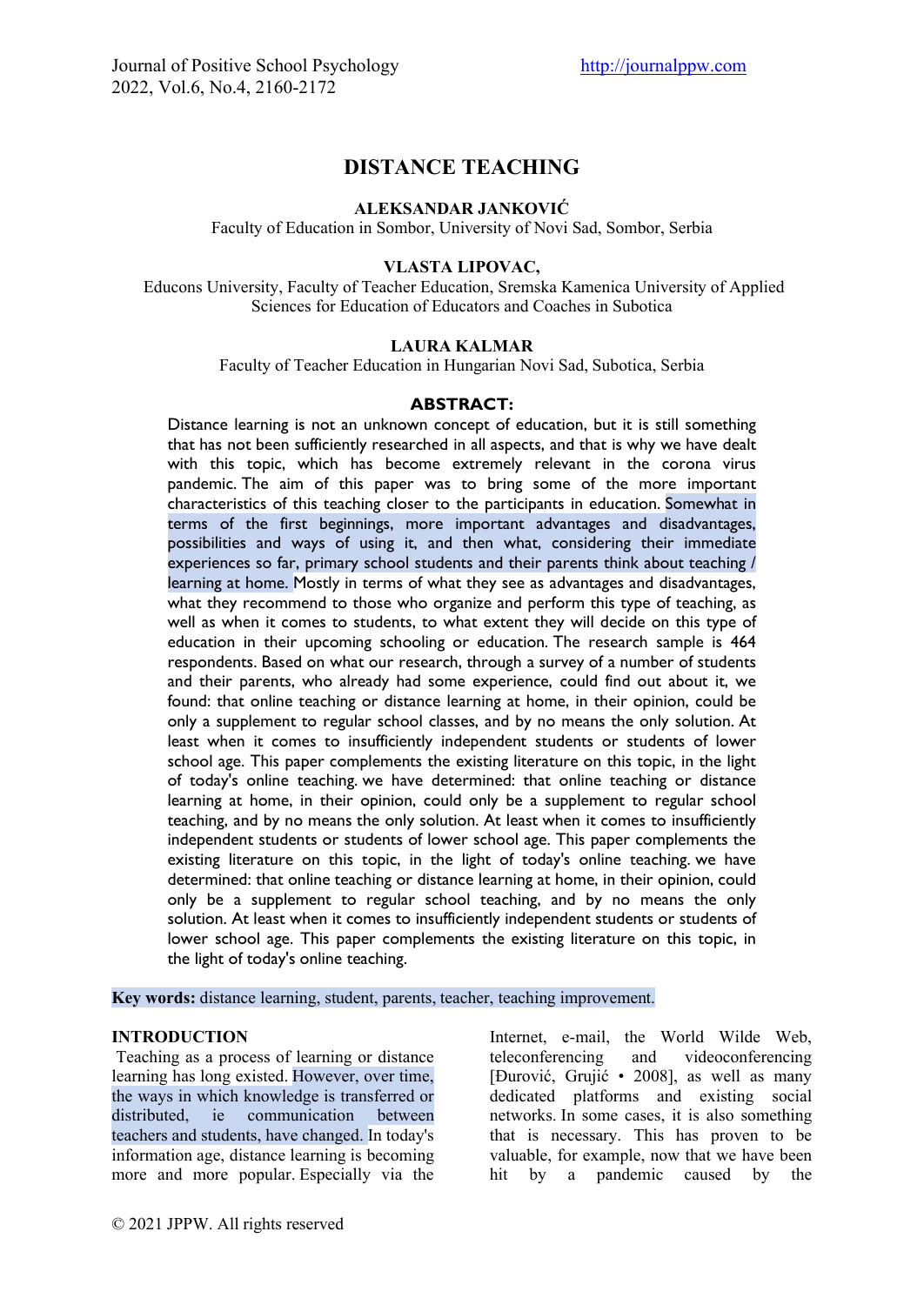coronavirus. That is why many forms or possibilities of applying distance learning are expected not only to overcome the spatial and temporal distance between students and teachers, that the school performs its educational function as much as possible, but also that in this way the teaching is improved [Mandić • 2003; Mandic • 2006; Bjekić, Vučetić • 2013; Nikolic, Milojevic • 2020]. PREVIOUS EXPERIENCES AND CURRENT TRENDS Some forms of distance learning are much older than online learning. Distance learning in different periods of its development took place using different technologies: postal correspondence systems, radio, television and other technical and technological solutions. Most of the earlier ideas about distance learning arose from the need to include students from distant places in the educational system. That is why teaching as a special type of distance learning was primarily designed for the population that for various reasons was not able to directly join the regular school education system. Chronologically, at the beginning of teaching or distance learning (e-learning) is considered 1958. At the time, the University of London allowed its students to take exams without attending lectures on the basis that they were only involved in correspondence courses. [Đurović, Grujić • 2008; Janković • 2019a: 126–127]. Some solutions were practiced in terms of education by mail, because students were sent assignments and learning materials by mail. There have also been attempts to combine traditional (direct) and online (distance) teaching. In 1997, the first altkas for online learning appeared, and in 1998. the term e-learning is also emerging. In 2001, Moodle was developed. LINK, and the eLearning system has been in use since 2003. Since 2009, the Android platform has also been used for distance learning. Since 2012, distance learning is also done via live stream. The extent to which distance learning has developed and expanded could be seen by the fact that, for example, in our case in 2013, every second student in the eighth grade of primary school prepared a small graduation through a distance learning platform. How much this learning system will continue to expand could be predicted by the fact that some futurists predict that half of all categories of education will be sent to distance learning by the end of the current decade. Especially when it comes to high school students, students and the elderly, as well as the efforts of private schools or universities, and even the governments of individual countries, to make schooling as accessible and economical as possible [Zenović, Bagarić • 2014: 379– 384; Đurović, Grujić • 2008].

### **Characteristics of distance learning / learning Man communicates multimedia and his world is essentially multimedia.**

Therefore, it is not surprising that he strives to bring this type of communication into the teaching process. Every distance learning system should provide: a wide choice of learning models to adapt learning to each person. In terms of the scope and complexity of teaching content, methods and pace of learning, the ability and personality traits of individual students [Vilotijević • 1997; Mandic. • 2003]. Scientific research has established that the use of information and communication technologies (ICT) increases the efficiency of teaching, and in some cases achieves the only possible type of education. Due to that, the traditional concept of teaching in the classroom is gradually losing its former dominant role, leaving it to elearning. As the term itself suggests, distance learning (eng. distance learning) means learning that does not require the physical presence of students and teachers in the same place. This means that they are spatially, and sometimes temporally, distant from each other. By using modern communication media and choosing the appropriate teaching methods, these two distances are overcome. Distance learning is a form of teaching that is primarily associated with learning through the application of various information and communication technologies (ICT). Especially through the Internet, in order to enable students to learn in their own home. At a time when it suits them and their pace of learning the most. It is realized according to a pre-determined plan, it implies the existence of rules on how it is realized and the determined way of monitoring and evaluating the expected achievements. With the correct use of ICT, students are encouraged to direct the learning process according to their interests and the requirements that are set before them. Teaching is more diverse, dynamic and, above all, more understandable for the younger generations, because it is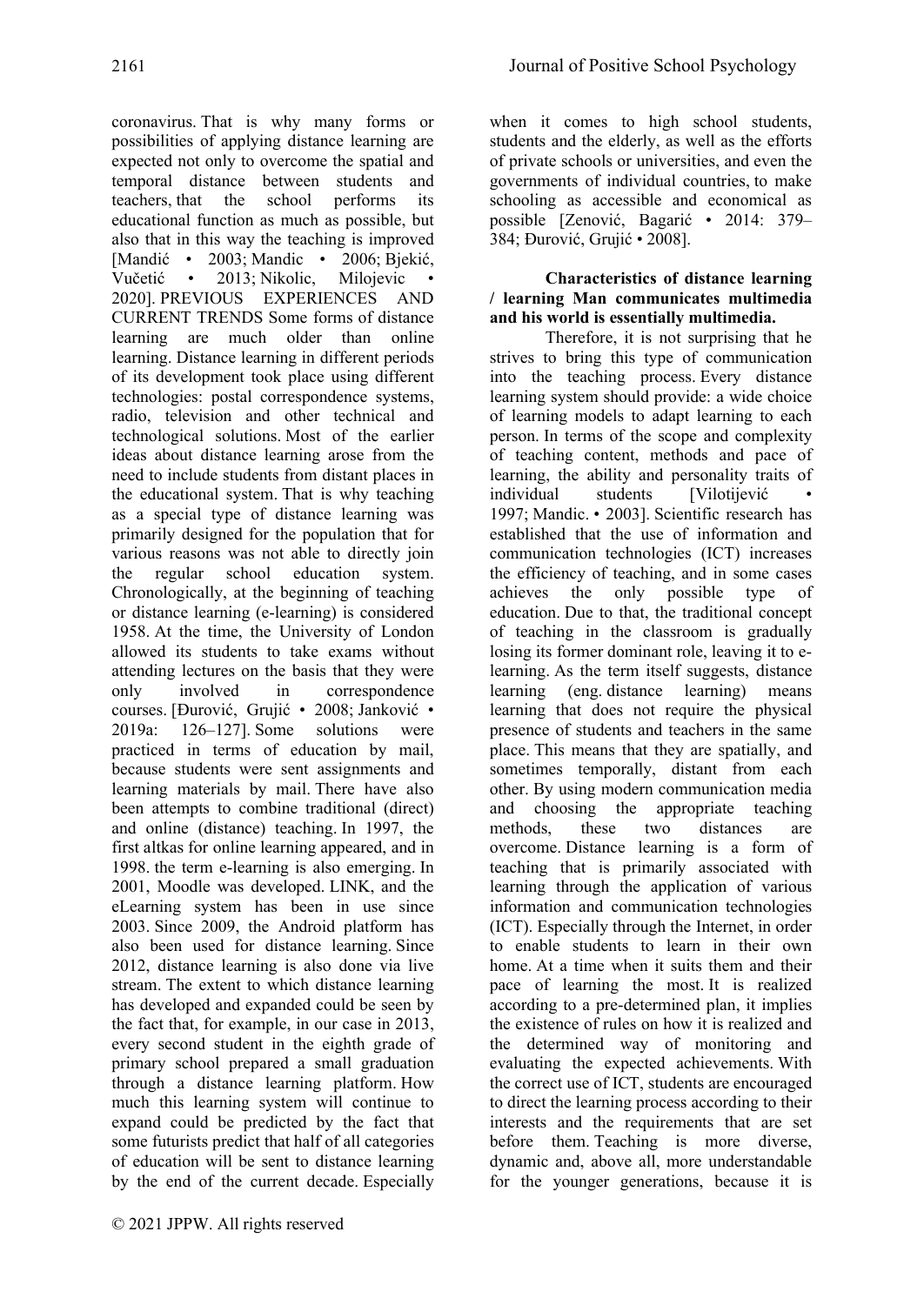based on the use of free software and a multitude of electronic means. According to our experience, related to classroom teaching, in the process of distance learning, classes should be adapted to specific conditions. In this case, it is usually different ways of using the Internet and careful selection of web tools adapted to the age of the students. Also, practice has shown that teaching on the day is unthinkable without the use of direct communication between teachers and students via Skype. It is also necessary to respect the precisely determined schedule of classes, because a student of the age at the level of class teaching cannot perform his / her daily duties independently and without adult supervision. One of the important pedagogical aspects comes to the fore here. The student is not offered knowledge ready-made, he is not required to simply reproduce the acquired content. In this type of learning, students are given the elements necessary for independent acquisition of knowledge. In that sense, it is necessary: for students to be motivated, to show initiative and creativity, to be encouraged to make decisions independently as much as possible, to learn not only through trial and error but also in other ways. This brings the student to the forefront. Depending on age, abilities and interests, activities are selected that will contribute to the realization of full potential, and most attention is paid to video and audio materials, interactive exercises and problem tasks for individual or team work, as well as for students to be as interested and motivated as possible [Vilotijević et al. • 2018: 8–26]. The possibility of applying more diverse teaching aids and ways of communication mostly supports this [Janković • 2015: 159– 174; Janković • 2019b: 143–194]. Classes can be individual or group, depending on the goal of the class and the planned activities. Within the lesson, the student has access to information about the purpose of the lesson, teaching materials, interactive exercises, challenges and tests of knowledge, motivational games, links to sites for additional knowledge and tasks for independent work. The tasks they face are designed to foster independence, a spirit of research, the ability to make decisions and, most importantly, to reach their full potential. Classes in which more students are involved in the conference connection at the

same time provide peer learning, a natural need for generational connection. In many cases, students were of the opinion that this type of learning was more interesting and inspiring to them than traditional teaching [Janković • 2019b: 191–192]. Respondents of the student population reacted in a similar way [Djurica, Soleša • 2017]. The engagement of students in classes has increased, and working in groups has also encouraged a competitive spirit. The knowledge they acquired by learning in this way remained in their memory longer and are more related to previously learned lessons. When the contents were presented in the form of educational games, for example, through stage play, it greatly animated even less active students [Janković • 2019a; Janković, Solaković and Davidović • 2020]. Teachers are responsible for educating the younger generations to whom they will pass on their knowledge and experiences. The main means for the work of the teacher is his personality. Harmony or disharmony of the teacher's personality affects the students, and most of all the teaching process itself, and thus distance learning. Teacher competencies and their continuous improvement are extremely important. [Major, Horak, Pinter-Krekić, Namestovski, Kalmar • 2020]. The new situation with the corona virus and the global pandemic has pointed out all the advantages and disadvantages of distance learning [Major, Kovac, Pinter-Krekic, Horak, Kalmar • 2020]. Teachers in the distance learning process are expected to accept a new role. In this process, they are the ones who increase the efficiency of learning by adapting work strategies. Distance learning is a challenge for them because of the need for their permanent professional development. The main means for the work of the teacher is his personality. Harmony or disharmony of the teacher's personality affects the students, and most of all the teaching process itself, and thus distance learning. Teacher competencies and their continuous improvement are extremely important. [Major, Horak, Pinter-Krekić, Namestovski, Kalmar • 2020]. The new situation with the corona virus and the global pandemic has pointed out all the advantages and disadvantages of distance learning [Major, Kovac, Pinter-Krekic, Horak, Kalmar • 2020]. Teachers in the distance learning process are expected to accept a new role. In this process, they are the ones who increase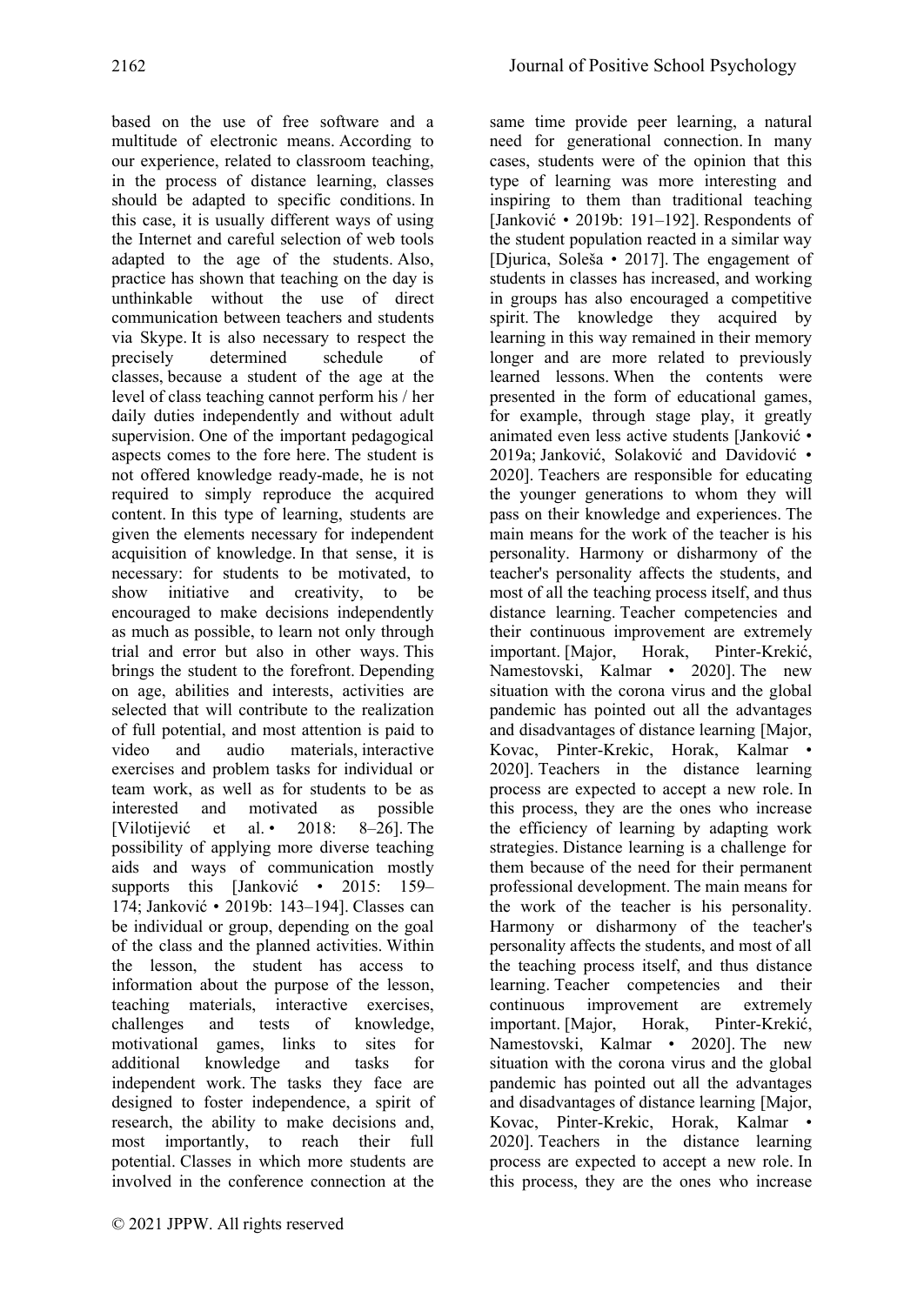the efficiency of learning by adapting work strategies. Distance learning is a challenge for them because of the need for their permanent professional development. The main means for the work of the teacher is his personality. Harmony or disharmony of the teacher's personality affects the students, and most of all the teaching process itself, and thus distance learning. Teacher competencies and their continuous improvement are extremely important. [Major, Horak, Pinter-Krekić, Namestovski, Kalmar • 2020]. The new situation with the corona virus and the global pandemic has pointed out all the advantages and disadvantages of distance learning [Major, Kovac, Pinter-Krekic, Horak, Kalmar • 2020]. Teachers in the distance learning process are expected to accept a new role. In this process, they are the ones who increase the efficiency of learning by adapting work strategies. Distance learning is a challenge for them because of the need for their permanent professional development. Harmony or disharmony of the teacher's personality affects the students, and most of all the teaching process itself, and thus distance learning. Teacher competencies and their continuous improvement are extremely important. [Major, Horak, Pinter-Krekić, Namestovski, Kalmar • 2020]. The new situation with the corona virus and the global pandemic has pointed out all the advantages and disadvantages of distance learning [Major, Kovac, Pinter-Krekic, Horak, Kalmar • 2020]. Teachers in the distance learning process are expected to accept a new role. In this process, they are the ones who increase the efficiency of learning by adapting work strategies. Distance learning is a challenge for them because of the need for their permanent professional development. Harmony or disharmony of the teacher's personality affects the students, and most of all the teaching process itself, and thus distance learning. Teacher competencies and their continuous improvement are extremely important. [Major, Horak, Pinter-Krekić, Namestovski, Kalmar • 2020]. The new situation with the corona virus and the global pandemic has pointed out all the advantages and disadvantages of distance learning [Major, Kovac, Pinter-Krekic, Horak, Kalmar • 2020]. Teachers in the distance learning process are expected to accept a new role. In this process, they are the ones who increase the efficiency of learning by adapting work strategies. Distance learning is a challenge for them because of the need for their permanent professional development. Horak, Pinter-Krekić, Namestovski, Kalmar • 2020]. The new situation with the corona virus and the global pandemic has pointed out all the advantages and disadvantages of distance learning [Major, Kovac, Pinter-Krekic, Horak, Kalmar • 2020]. Teachers in the distance learning process are expected to accept a new role. In this process, they are the ones who increase the efficiency of learning by adapting work strategies. Distance learning is a challenge for them because of the need for their permanent professional development. Horak, Pinter-Krekić, Namestovski, Kalmar • 2020]. The new situation with the corona virus and the global pandemic has pointed out all the advantages and disadvantages of distance learning [Major, Kovac, Pinter-Krekic, Horak, Kalmar • 2020]. Teachers in the distance learning process are expected to accept a new role. In this process, they are the ones who increase the efficiency of learning by adapting work strategies. Distance learning is a challenge for them because of the need for their permanent professional development. In this process, they are the ones who increase the efficiency of learning by adapting work strategies. Distance learning is a challenge for them because of the need for their permanent professional development. In this process, they are the ones who increase the efficiency of learning by adapting work strategies. Distance learning is a challenge for them because of the need for their permanent professional development.

# **Organization of distance learning / learning**

There are different ways available to those who participate in this way of acquiring knowledge. Thus, the following are in use: teaching materials - printed material (textbooks, manuals, exercise books, etc.); audio and video multimedia recordings; means of communication telephone, audio and video conferences; communication channels - post office, fixed telephony, radio, TV, various digital specialized connections (for example, cable). The most common forms of distance learning are: using e-mail, World Wide Web, teleconferencing and video conferencing. E-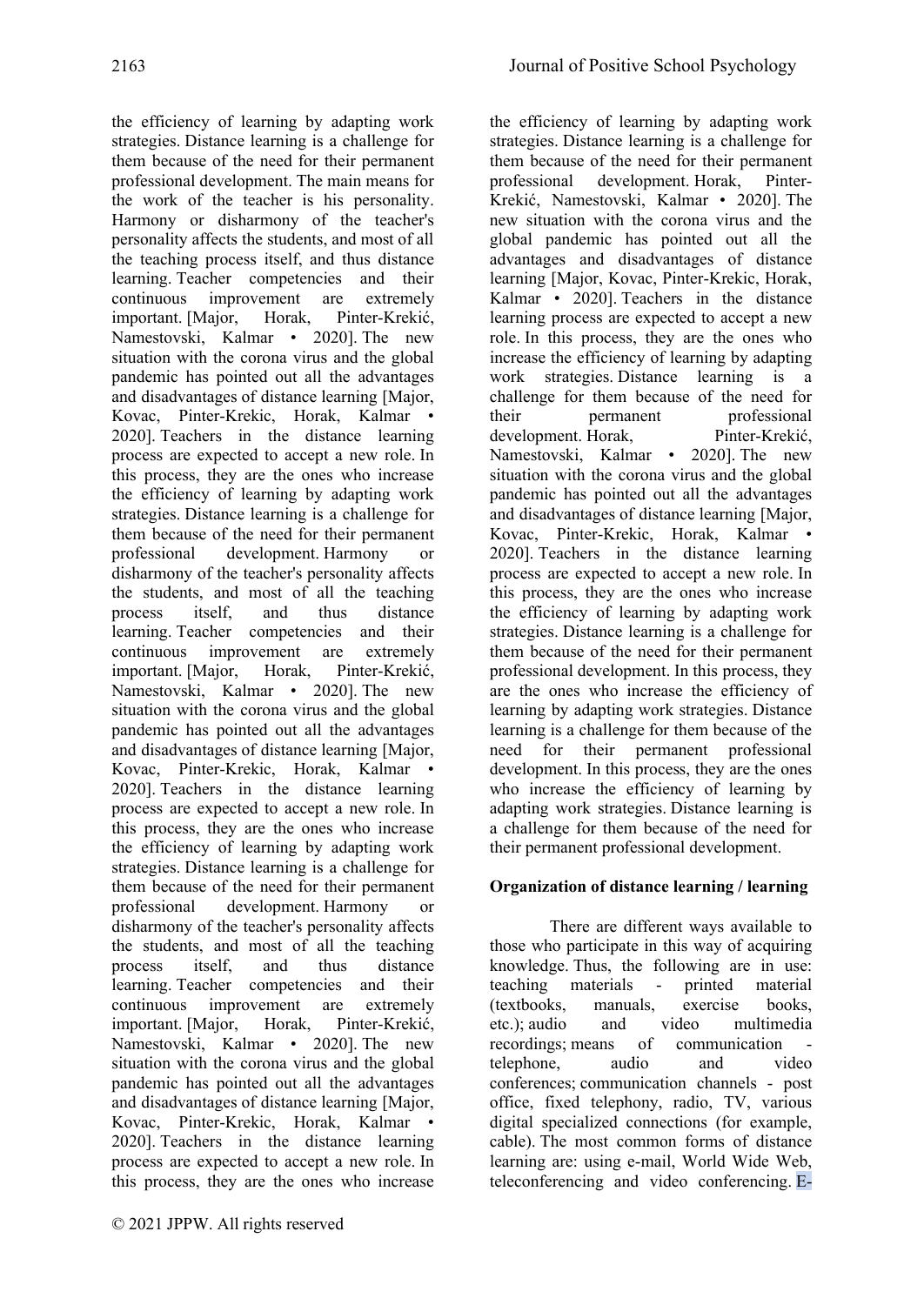student. Communication in general through

mail or e-mail as a way of exchanging information has the characteristics of fast distribution, the ability to send documents and graphics to one or more addresses, frequent communication between students and teachers. Too, it can be read when and how many times we want it and can be stored. WWW (World Wide Web) as one of the most efficient communication networks, for which the method of presenting teaching content could be said for the purpose of teaching, since in addition to text it also contains other multimedia elements (such as animations, music, video graphics), with the reason can be considered exciting and interactive for students. Websites or content can be regularly updated, they can be visited by several users at the same time, just as their access can be completely or partially restricted [Janković • 2019a: 112– 131]. Teleconferencing involves live communication between an individual and a group or teachers and students at the same time. Place and time are limited, but it is possible to record everything and use it later. However, a small number of institutions have the equipment and technology needed to do so. Videoconferencing, as the most famous and most common form of teleconferencing, enables faster and easier presentation of the content of a guest teacher's teaching than it would be with a real guest appearance. As a result, it saves more time and money, students master communication and management skills, and the virtual connection of participants affects greater motivation. There are two modalities of distance learning: synchronous teaching takes place in real time (video conferencing, chat, e-mail) and asynchronous does not require simultaneous and simultaneous participation of students and teachers, which means that students can choose when and where to adopt individual contents [Ćajić • 2014]. Distance learning is undoubtedly a powerful way to improve teaching and education. In the process of distance learning, modern computer technology is used. Here the computer is a multimedia tool, enables interactivity and learning at one's own pace, increases the possibility of access of individuals to educational institutions. It can be used as a technical device for presenting individual lessons or for organizing classes and monitoring the progress of each

computers is easier today. There is a lot of literature that contains instructions for using computer programs. In addition, computer technology is constantly being improved, in technical and software terms [Janković • 2015: 128–132]. Distance learning is usually organized for older students, but it can also be organized for younger ones. An indispensable participant in this is the teacher, who can be assisted in the implementation by the administrator and technical staff. The reasons why students study at a distance are different. Some students and teachers live in remote places, some are prevented due to illness or other reasons, while some, while their parents are employed abroad, are determined to be educated in their home country. Inevitable, but not the only, condition for distance learning is the possession of computers and basic computer literacy, as well as possible access to the Internet. Of course, there is a great influence and motivation, perseverance, discipline, organization, consistency and persistence .. Students before the start of distance learning should be acquainted with the program, method of processing materials, time and pace of work. It is also recommended that students get to know their teacher directly before classes begin. Interaction between students is also encouraged by placing bulletin boards. On them, students and teachers can ask each other questions, give answers, explain or comment on something. In this type of teaching, teachers face special challenges. Appropriate didactic-methodological competence is required from them, because this type of teaching implies adapting manuals and textbooks to computer technology. It is also the responsibility of the teacher to create and select teaching materials, control tasks and tests. They are expected to encourage students to use technology and to respond in a timely manner to their needs and problems by boosting their motivation, monitoring progress and valuing achievement. It is also recommended that one teacher works with a maximum of 15 students. Administrators, if they exist in a better organization, represent decision makers and reviewers, open and maintain computers, associate students and teachers with groups, and make sure the program works. The technical staff has the function of a student support service, when it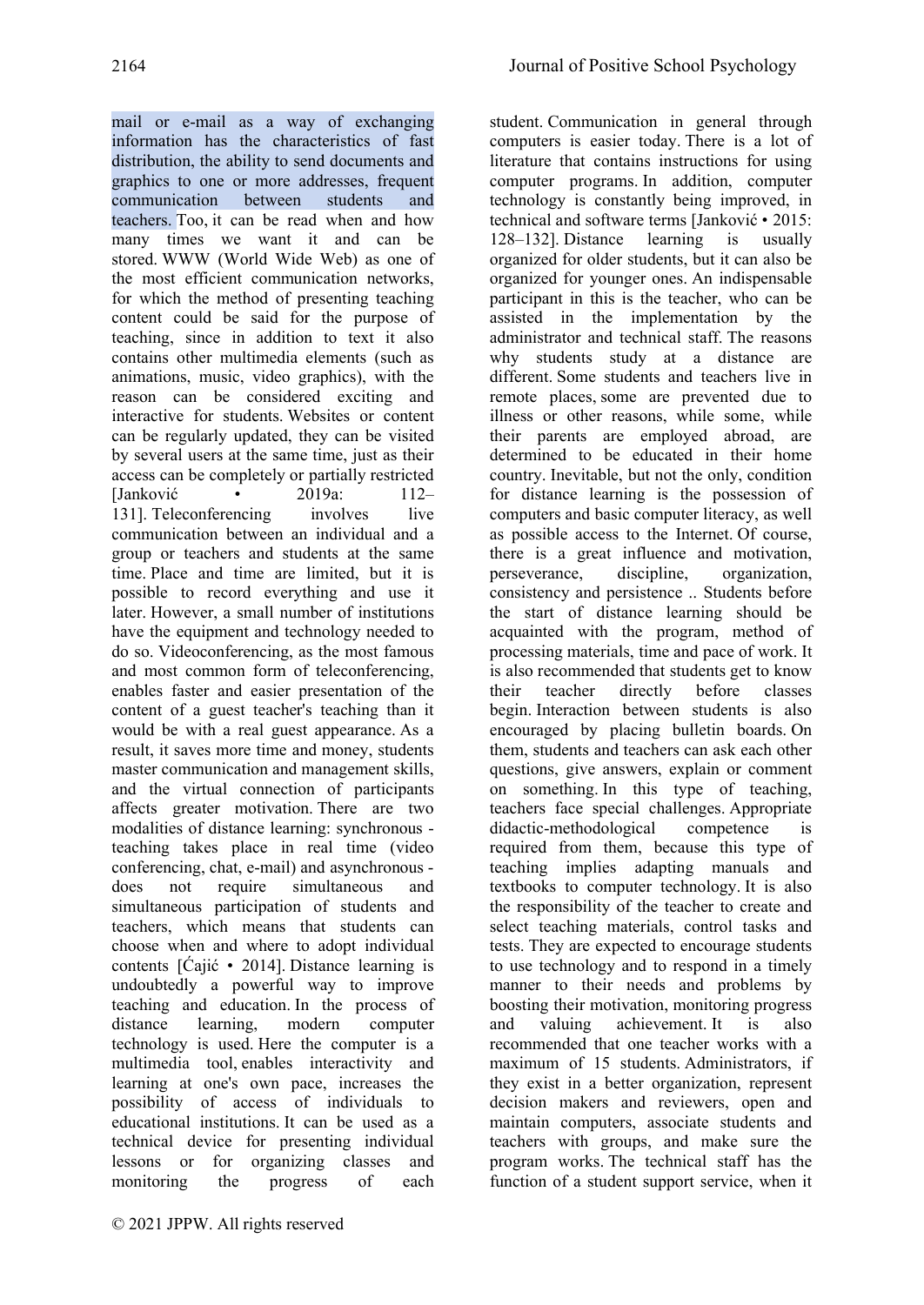comes to registering, reproducing and distributing materials, ordering textbooks, or processing assessment reports. They are available to them on a daily basis to facilitate the learning process. If the classes are conducted entirely at home, younger students are most helped by their parents, older siblings or some other person, including school peers with whom they can communicate by phone, email, Skype or correspondence.

## **Advantages and disadvantages of distance learning / learning**

The advantage of distance learning or distance learning is that students can study at home, or live in one place and study in another. Furthermore, no time is wasted on the way from home to school and vice versa, which reduces transportation and accommodation costs. In addition to gaining information about what they are learning, students work with different technologies, thus acquiring additional knowledge and skills about their use. Students master the material according to their own pace of learning, because they are enabled to dedicate themselves to learning at any time of the day or week. In addition, they adjust the pace of learning and the degree of interaction with their teacher and other students. The weakest point is the lack of social contact among the participants. In addition, shortcomings are linked to technology, because not everyone is able to get a suitable computer, a good mobile phone or some other device. In addition, they may not be familiar with how to use these devices. Delays and breakdowns can adversely affect students and their progress. Especially since the internet environment is still not well regulated, and so-called intrusions are not uncommon. hackers, computer viruses and other disruptive factors. In addition, in relation to traditional classroom teaching, great motivation or interest is needed, as well as much greater effort and work engagement of teachers. Including the inevitable involvement of student parents. Especially if they are younger students [Đurović, Grujić • 2008: 391–396]. There has been a lot of empirical research so far about the advantages or disadvantages of e-learning and distance learning. Many advantages and disadvantages have been identified [Mandić • 1998: 200; Mandic • 2006; Janković • 2019:

129; Đurović, Grujić • 2008: 391), but the most immediate in relation to students of lower primary school age is what we found in recent empirical research in one part of our population due to the coronavirus pandemic, in the second half of 2019/20. school year, was involved in online teaching at home.

# METHODOLOGICAL FRAMEWORK OF RESEARCH

# Subject of research

One of the goals of modern society is development that will take place unhindered, but which will enable the preservation of the environment. Starting from that goal, there was the development of the concept of sustainable development, which is highly positioned when it comes to the perspective of survival and progress of humanity. Since the importance of sustainable development and environmental protection is huge, there is a need for information and education on sustainable development that will enable the acquisition of valuable skills and knowledge and which will guide the behavior of individuals (Kalmar, Pinter Krekić, Major, 2021). One of the ways to achieve that goal is distance learning, which proved to be the best solution and the only possibility during the corona virus pandemic. That is why it has become one of the most current topics today. Research problem

The problem of this research is the answer to the question: What do parents and students think about distance learning? Aim and character of the research The aim of the research was to determine what students and their parents think about distance learning, and then to find out what, given their experience so far, could be done to further improve the organization and ways of doing this.

The research has an empirical character. Tasks of the research: The tasks of this research were: 1) to determine whether there are technical possibilities for the implementation of distance learning; 2) determine which resources and ways of organizing such classes were most used; 3) determine the extent to which students and parents were actively involved in relation to regular classes; Research hypotheses In accordance with the research problem and research tasks, we have defined one general research hypothesis and eight specific hypotheses. The general hypothesis of our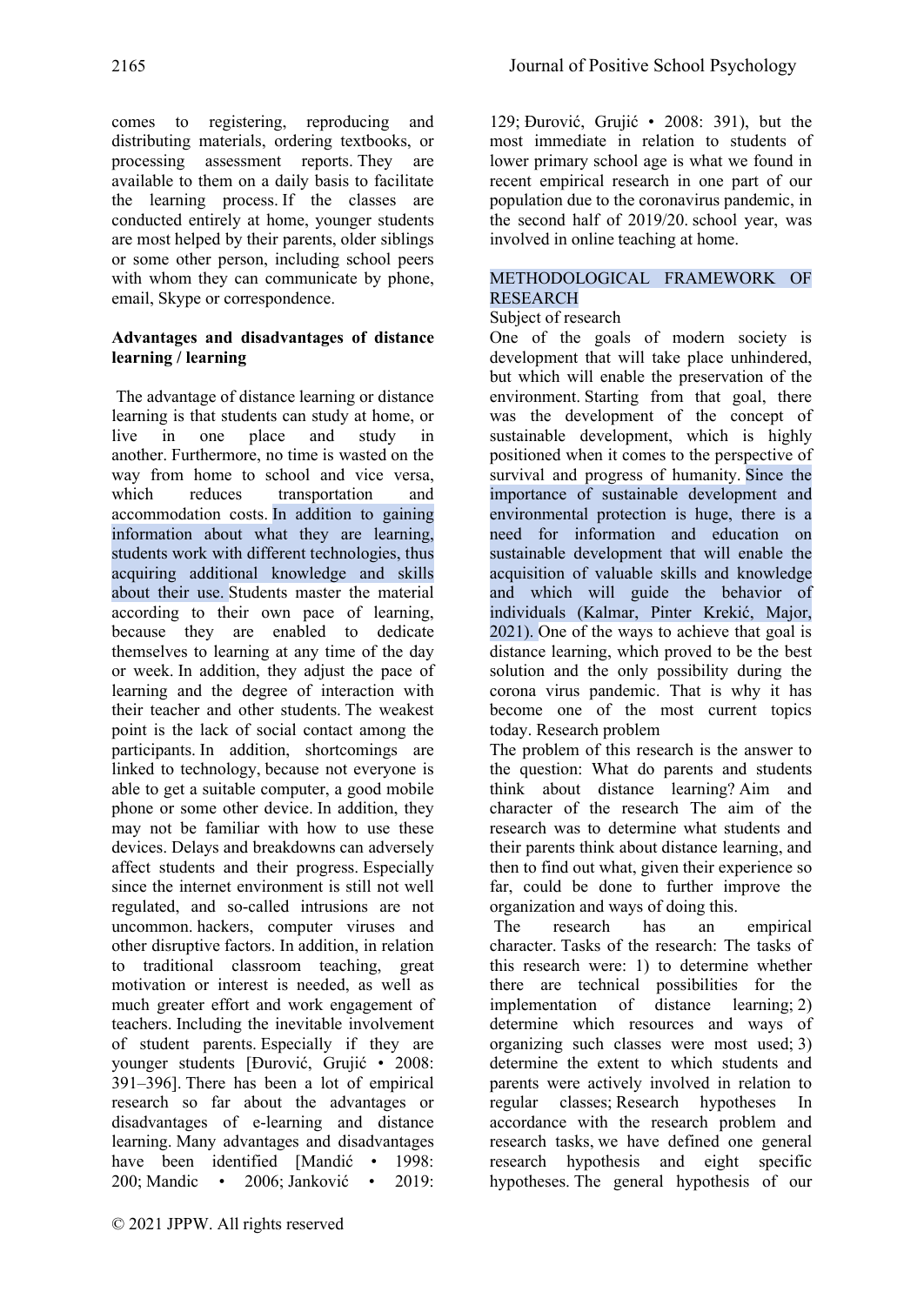research is: We assume that long-term success or desirable achievement can be expected only if students and their parents have a positive experience and attitudes towards this way of working. That is why we conducted in one part of the Novi Sad population of primary school students and their parents, in the first half of 2020/21. school years, empirical research to test our assumption. At the same time, that was the goal of our research. Special hypotheses: 1) It is assumed that there are technical possibilities for the implementation of distance learning; 2) It is assumed that various resources and ways of organizing such classes were used; 3) It is assumed that students and parents were actively involved in relation to regular classes; Research methods, techniques and instruments Of the scientific research methods, we have mostly used the method of description, content analysis and comparison. As a procedure for collecting empirical data, we used online surveys and online questionnaires specially created for this purpose - surveys. One for students and the other for parents. At the same time, open and closed questions were combined (with offered answers). 14 questions for students and 15 questions for parents. Sample and procedure

The research included 484 students, from I to IV grade, and the same number of their parents / guardians. Three primary schools from Novi Sad (Primary School "Sonja Marinković", Primary School "PetefiŠandor" and Primary School "Ivo Lola Ribar") were taken into account, ie teachers, students and parents who accepted the cooperation and who had previous experience with the so-called online teaching or distance learning. They had the opportunity to do so because they were in the second half of 2020/21. school year, due to coronavirus, included in online classes at home. From the subsample parents, the survey, again via the Google platform, was completed by 326 or 70.3% of mothers and 138 or 29.7% of fathers. A total of 464 respondents. This, among other things, indicates the fact that mothers were incomparably more engaged in online learning than their fathers. After arranging and systematizing the empirical

*\_\_\_\_\_\_\_\_\_\_\_\_\_\_\_\_\_\_\_\_\_\_\_\_\_\_\_\_\_\_\_\_\_\_\_\_\_\_\_\_\_\_\_\_\_\_\_\_\_\_\_\_\_\_\_*

data, in order to present them in tabular form, given their nature and given what they indicated, we noticed that they can be interpreted on the basis of elementary statistical procedures, which we did . involved in online teaching at home. From the subsample parents, the survey, again via the Google platform, was completed by 326 or 70.3% of mothers and 138 or 29.7% of fathers. A total of 464 respondents. This, among other things, indicates the fact that mothers were incomparably more engaged in online learning than their fathers. After arranging and systematizing the empirical data, in order to present them in tabular form, given their nature and given what they indicated, we noticed that they can be interpreted on the basis of elementary statistical procedures, which we did . involved in online teaching at home. From the subsample parents, the survey, again via the Google platform, was completed by 326 or 70.3% of mothers and 138 or 29.7% of fathers. A total of 464 respondents. This, among other things, indicates the fact that mothers were incomparably more engaged in online learning than their fathers. After arranging and systematizing the empirical data, in order to present them in tabular form, given their nature and given what they indicated, we noticed that they can be interpreted on the basis of elementary statistical procedures, which we did . points to the fact that mothers are incomparably more engaged in online learning than fathers. After arranging and systematizing the empirical data, in order to present them in tabular form, given their nature and given what they indicated, we noticed that they can be interpreted on the basis of elementary statistical procedures, which we did . points to the fact that mothers are incomparably more engaged in online learning than fathers. After arranging and systematizing the empirical data, in order to present them in tabular form, given their nature and given what they indicated, we noticed that they can be interpreted on the basis of elementary statistical procedures, which we did .

Table 1. Research sample

Class\_\_\_\_\_\_\_\_\_\_\_\_\_\_\_\_\_\_\_\_\_\_\_\_\_\_\_\_\_\_\_ III III IVTotal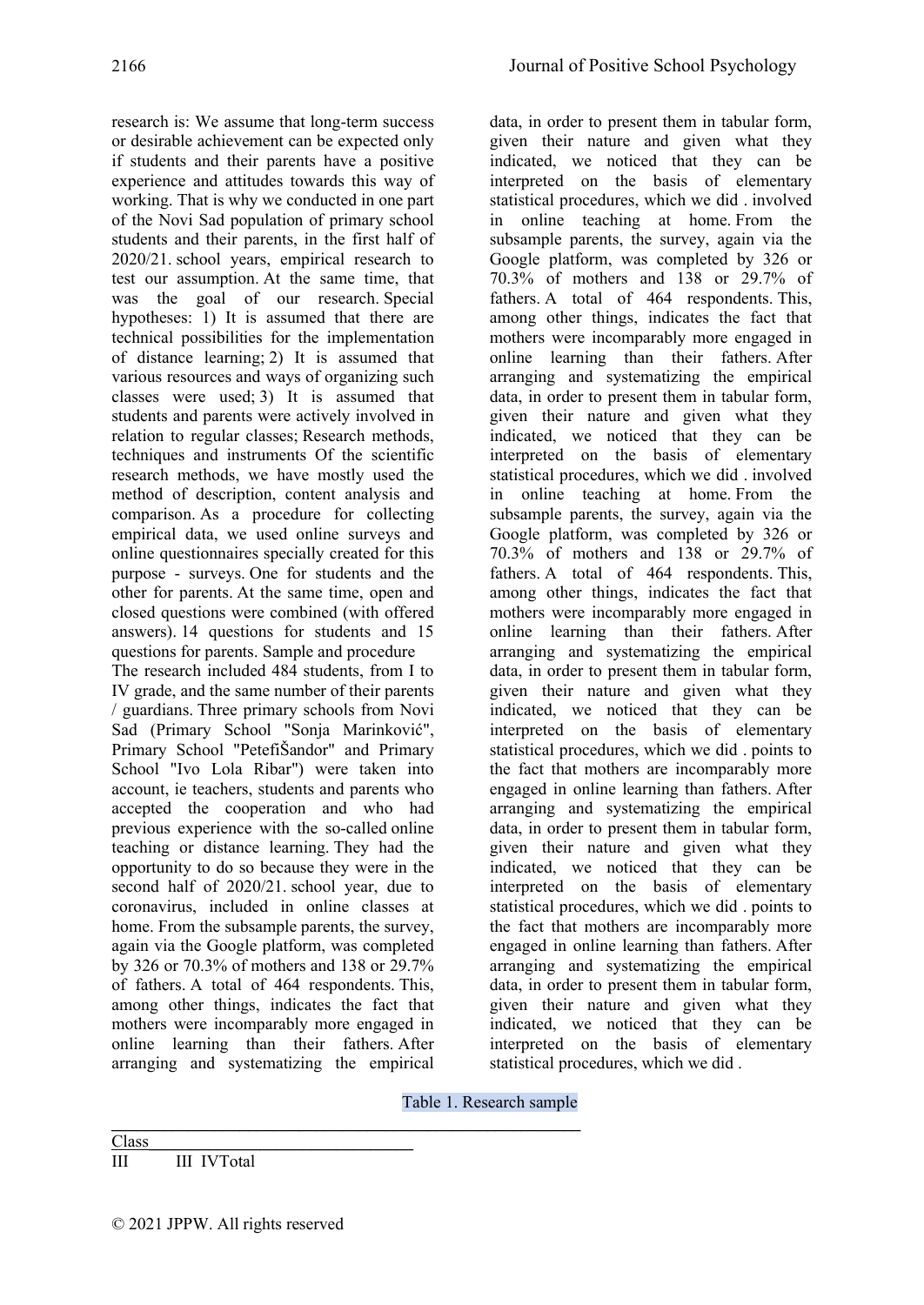|                |                                                           |  |       | $\bullet$ |
|----------------|-----------------------------------------------------------|--|-------|-----------|
| $\Omega$<br>ZU | $\sim$<br>the contract of the contract of the contract of |  | $+0+$ |           |
| 1081<br>peren' | - I Y                                                     |  |       |           |

The survey included 484 students from 1st to 4th grade, as well as almost all of their parents or guardians. This indicates that in this way we obtained a lot of relevant data related to the problem we were researching, ie online classroom teaching learning. However, regardless of that, it should be borne in mind that the sample of our respondents, regardless of the number of respondents, was not fully representative, which methodologically indicates how and in what way to understand and interpret the findings, and even the final conclusions. .

#### **RESULTS OF THE EMPIRICAL RESEARCH**

In this report, we tried to first sort, classify and, for better clarity, present the *Table2*.Distantelearning

findings or results of our research. After that, we tried to analyze them, point out some of the most significant phenomena or trends, comment on them from the aspect of the above and other Tory understandings, and then report appropriate conclusions of practical and theoretical importance for similar or more comprehensive research in this area. More frequently used forms of distance learning / learning Given the epidemic in which we as a society and individuals in early 2020/2021. During the school year, schools, teachers and parents were recommended by our educational authorities and appropriate professional and pedagogical services for various possibilities of organizing and applying distance learning / learning.

|                  |                      | IV Total $%$                                               |          |            |      |    |      |      |
|------------------|----------------------|------------------------------------------------------------|----------|------------|------|----|------|------|
| уч.              |                      | род. уч. / род. уч. / род. уч. / род. уч. / род. уч. /род. |          |            |      |    |      |      |
| TV               | 62                   | 32                                                         |          |            | 101  |    | 20,9 |      |
| 60               | 29                   | 6                                                          | $\theta$ | 20,5<br>95 |      |    |      |      |
| VIDEO            | 31                   | 22                                                         | 23       |            | 15   | 91 | 18,8 |      |
| 28               | 21                   | 24                                                         | 14       | 87         | 18,7 |    |      |      |
| Zoom, meet 14    |                      | 16                                                         | 31       | 41         | 102  |    | 21,1 |      |
| 11               | 19                   | 29                                                         | 45       | 104        | 22,4 |    |      |      |
| Midiaclassroom 2 |                      | 9                                                          | 22       | 21         |      | 54 | 11,2 |      |
| 3                | 15                   | 25                                                         | 15       | 58         | 12,5 |    |      |      |
| School platforme |                      |                                                            | 29       | 31         | 26   |    | 97   | 20,0 |
| 14 24            | 26                   | 35                                                         | 99       | 21,3       |      |    |      |      |
|                  | Individuale internet | 16<br>$\Omega$                                             |          |            | 19   | 39 | 8,0  |      |
| $\theta$         | 10                   |                                                            | 9        |            | 4.6  |    |      |      |

### **Regardless of the fact that almost all forms of teaching / distance learning**

Offered by the survey were more or less represented, we notice that, in the opinion of students as a whole, teaching / learning was most represented using the Zoom platform, watching TV classes and teaching organized through platforms. created individual schools covered by this research. Expressed in percentages, about 20% of the surveyed students were included in this type of teaching in all three preferred models. More specifically, the students of III and IV grade were mostly included in the teaching through the Zoom software or platform, the school platform and the application of the socalled virtual classrooms. That was probably the most acceptable solution for them. As for the younger students in the first and second grade, they were mostly involved in TV teaching, watching video lessons and teaching through the appropriate platform of your school. In any case, in those organizational solutions in which they could have had more help than other people. Either directly or indirectly. Incidentally, it should be noted that younger students were the least involved in teaching or learning through a virtual classroom or independent research. This is also natural considering the level of their age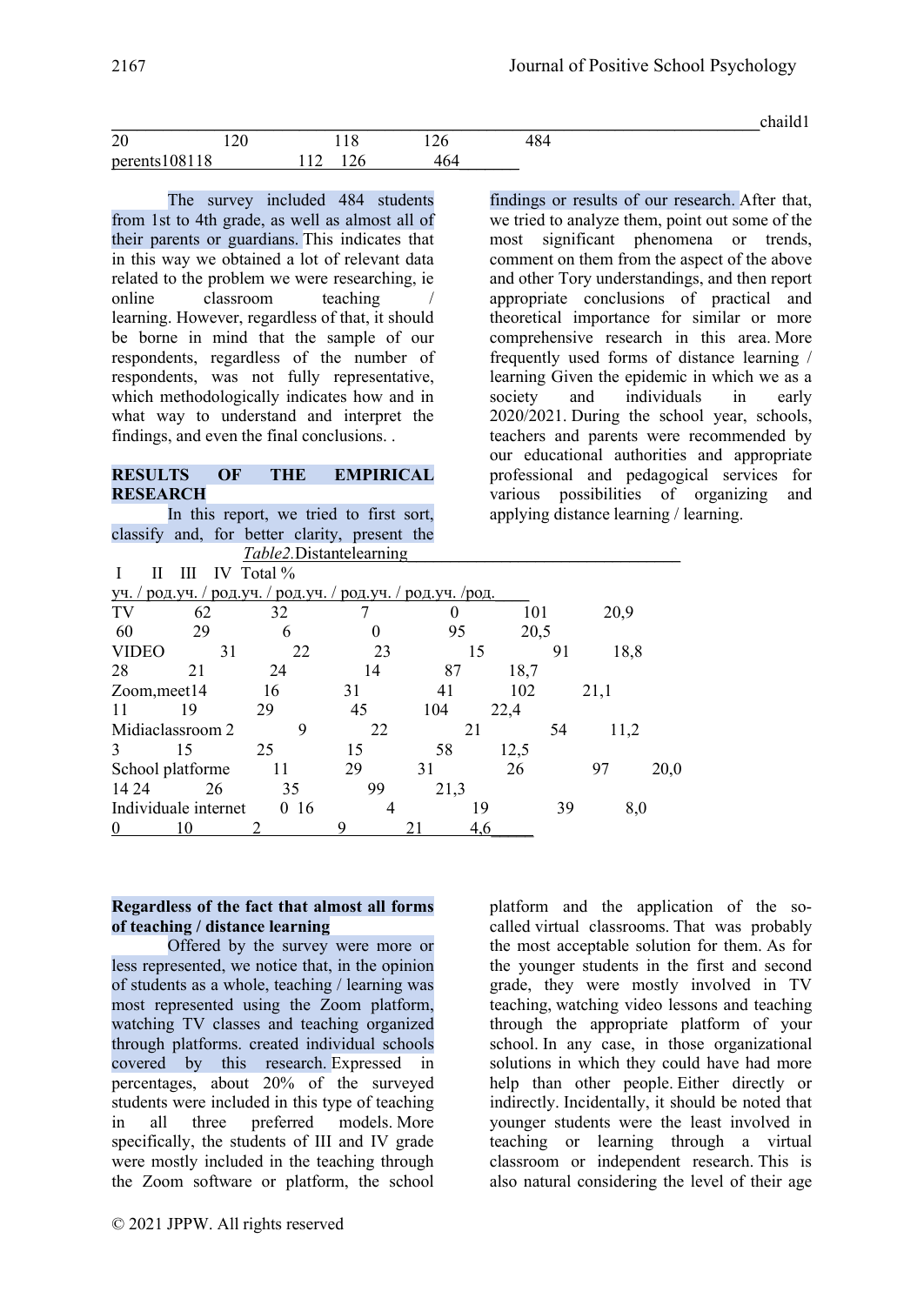and the degree of their independence. After all, these two types of learning were barely represented by about 8% to 10% of III and IV grade students. In both cases, when it comes to older or younger students in the class, the parents spoke similarly to the statements given by their children. It could not have been expected otherwise, because they were the main and perhaps the most important actors in these types of teaching, after their children. in those organizational solutions in which they could have more help than other people. Either directly or indirectly. Incidentally, it should be noted that younger students were the least involved in teaching or learning through a virtual classroom or independent research. This is also natural considering the level of their age and the degree of their independence. After all, these two types of learning were barely represented by about 8% to 10% of III and IV grade students. In both cases, when it comes to older or younger students in the class, the parents spoke similarly to the statements given by their children. It could not have been expected otherwise, because they were the main and perhaps the most important actors in these types of teaching, after their children. in those organizational solutions in which they could have more help than other people. Either directly or indirectly. Incidentally, it should be noted that younger students were the least involved in teaching or learning through a virtual classroom or independent research. This is also natural considering the level of their age and the degree of their independence. After all, these two types of learning were barely represented by about 8% to 10% of III and IV grade students. In both cases, when it comes to older or younger students in the class, the parents spoke similarly to the statements given by their children. It could not have been expected otherwise, because they were the main and perhaps the most important actors in these types of teaching, after their children. it should also be noted that younger students were the least involved in teaching or learning through a virtual classroom or independent research. This is also natural considering the level of their age and the degree of their independence. After all, these two types of learning were barely represented by about 8% to 10% of III and IV grade students. In both cases, when it comes to older or younger

students in the class, the parents spoke similarly to the statements given by their children. It could not have been expected otherwise, because they were the main and perhaps the most important actors in these types of teaching, after their children. it should also be noted that younger students were the least involved in teaching or learning through a virtual classroom or independent research. This is also natural considering the level of their age and the degree of their independence. After all, these two types of learning were barely represented by about 8% to 10% of III and IV grade students. In both cases, when it comes to older or younger students in the class, the parents spoke similarly to the statements given by their children. It could not have been expected otherwise, because they were the main and perhaps the most important actors in these types of teaching, after their children. these two types of learning were hardly represented by about 8% to 10% of students in III and IV grade. In both cases, when it comes to older or younger students in the class, the parents spoke similarly to the statements given by their children. It could not have been expected otherwise, because they were the main and perhaps the most important actors in these types of teaching, after their children. these two types of learning were hardly represented by about 8% to 10% of students in III and IV grade. In both cases, when it comes to older or younger students in the class, the parents spoke similarly to the statements given by their children. It could not have been expected otherwise, because they were the main and perhaps the most important actors in these types of teaching, after their children.

# **Continuous activity of participants in distance learning / learning**

Given that in home learning conditions, when students are not gathered around their teacher at school, who motivates, directs and controls them in the process of performing tasks, it is most important in distance learning that parents provide not only the necessary conditions, technical and other means, but also to constantly monitor and control their children, ie to ensure that they are sufficiently active participants in this type of teaching and learning. The extent to which students and parents were actually actively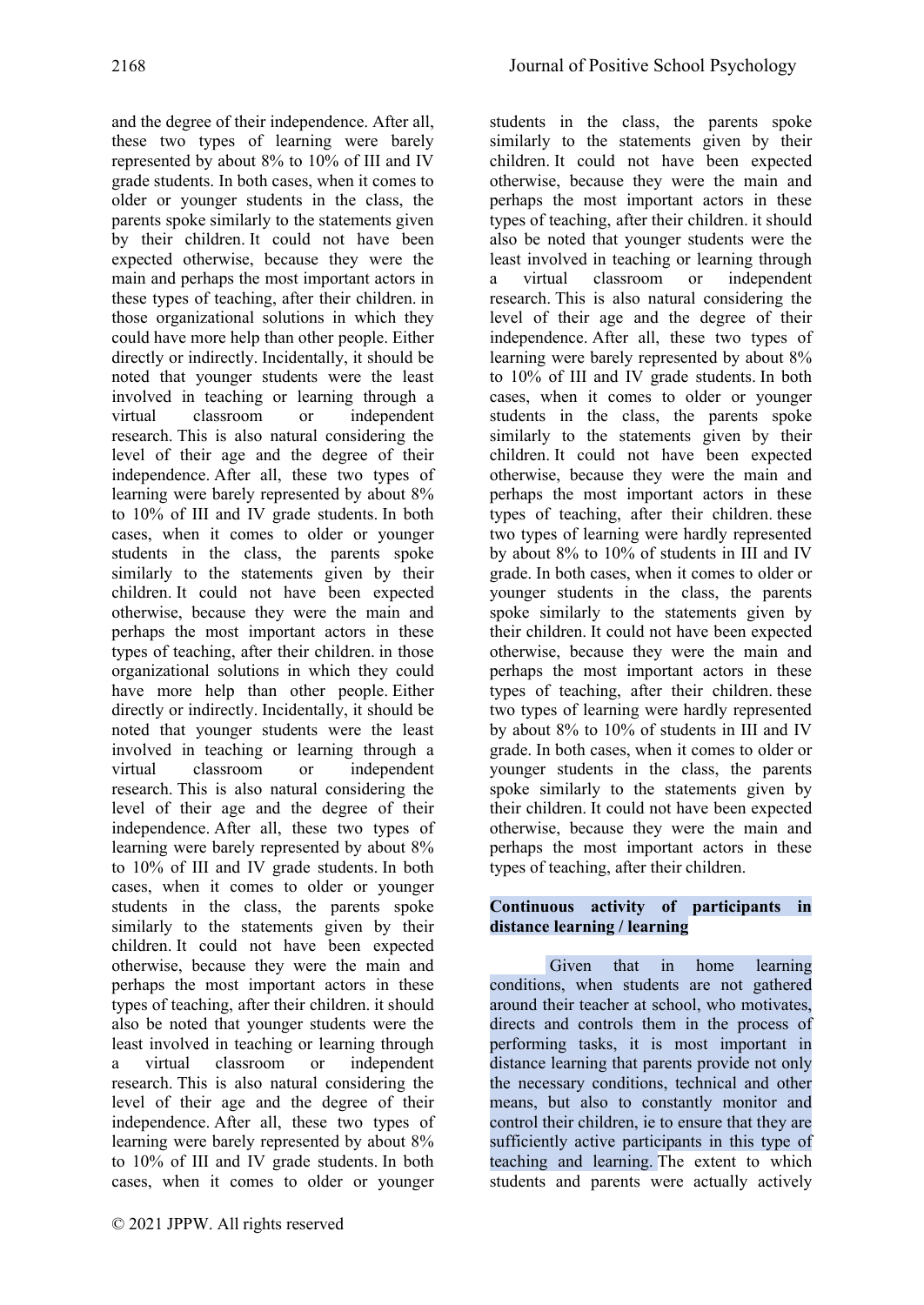homework; • I like it; • insert exercise days; • I want to study with my teacher and friends; • I

|         |              |     |             |         | <u>Табела 3. Perents in distance learning</u> |     |     |     |     |      |      |
|---------|--------------|-----|-------------|---------|-----------------------------------------------|-----|-----|-----|-----|------|------|
| LШ      | Ш            | IV  |             | Total % |                                               |     |     |     |     |      |      |
| Yes 112 |              |     | $\sqrt{21}$ |         | 118                                           |     | 122 |     | 473 |      | 97,7 |
| 115     |              | 116 |             | 112     |                                               | 118 |     | 461 |     | 99,3 |      |
| $No$ 0  |              |     |             |         |                                               |     |     |     |     |      |      |
|         |              |     |             |         |                                               |     |     |     |     |      |      |
|         | Samotaimes 8 |     |             |         |                                               |     |     |     |     |      | 2.3  |
|         |              |     |             |         |                                               |     |     |     |     |      |      |

involved can be seen from the data in the following table

The results of the student survey indicate that as many as 97.7% of students were included in the concept of distance learning / learning from the very beginning, while the involvement of their parents was even higher, which was confirmed by 99.3%. This means that both students and parents have taken the concept of distance learning seriously from the very beginning. At the same time, the high response rate with YES indicates that parents were not only permanently involved and well informed about distance learning, but also that they are perhaps the most expected when it comes to this concept of teaching and learning.

#### **Observations and recommendations of students**

Out of 484 students who took part in the survey, 198 of them answered this open question. These are mostly students of III and IV grade. The answers indicated their view of the organization of teaching or distance learning. How they experienced or saw distance learning / learning in most cases (having in mind each task of our research) can be best seen from the following statements or observations: • it is better to get fewer homework assignments or, instead of extensive assignments, get creative tasks that strive to extract knowledge and creativity from us students; • to have live classes with our teachers; • to have more interesting tasks; • to have more quizzes, games, drawings ...; • to surrender more slowly; • to do something interesting after every hour; • use video calls more often; • I want to hang out with my friends; • to explain more and move more slowly to the next material; • to use only one platform; • I am bored of watching classes on TV; • group classes via skype are not bad, I like to see my friends; • to make teaching slower because I can't reach everything; • less miss the physical and the game. In all this, it should be borne in mind that the students here assessed the values and weaknesses of only compulsory teaching or learning at home, and not all other types of possible occasional, supplementary, additional, corrective or otherwise types of online education. • to use only one platform; • I am bored of watching classes on TV; • group classes via skype are not bad, I like to see my friends; • to make teaching slower because I can't reach everything; • less homework; • I like it; • insert exercise days; • I want to study with my teacher and friends; • I miss the physical and the game. In all this, it should be borne in mind that the students here assessed the values and weaknesses of only compulsory teaching or learning at home, and not all other types of possible occasional, supplementary, additional, corrective or otherwise types of online education. • to use only one platform; • I am bored of watching classes on TV; • group classes via skype are not bad, I like to see my friends; • to make teaching slower because I can't reach everything; • less homework; • I like it; • insert exercise days; • I want to study with my teacher and friends; • I miss the physical and the game. In all this, it should be borne in mind that the students here assessed the values and weaknesses of only compulsory teaching or learning at home, and not all other types of possible occasional, supplementary, additional, corrective or otherwise types of online education. • insert exercise days; • I want to study with my teacher and friends; • I miss the physical and the game. In all this, it should be borne in mind that the students here assessed the values and weaknesses of only compulsory teaching or learning at home, and not all other types of possible occasional,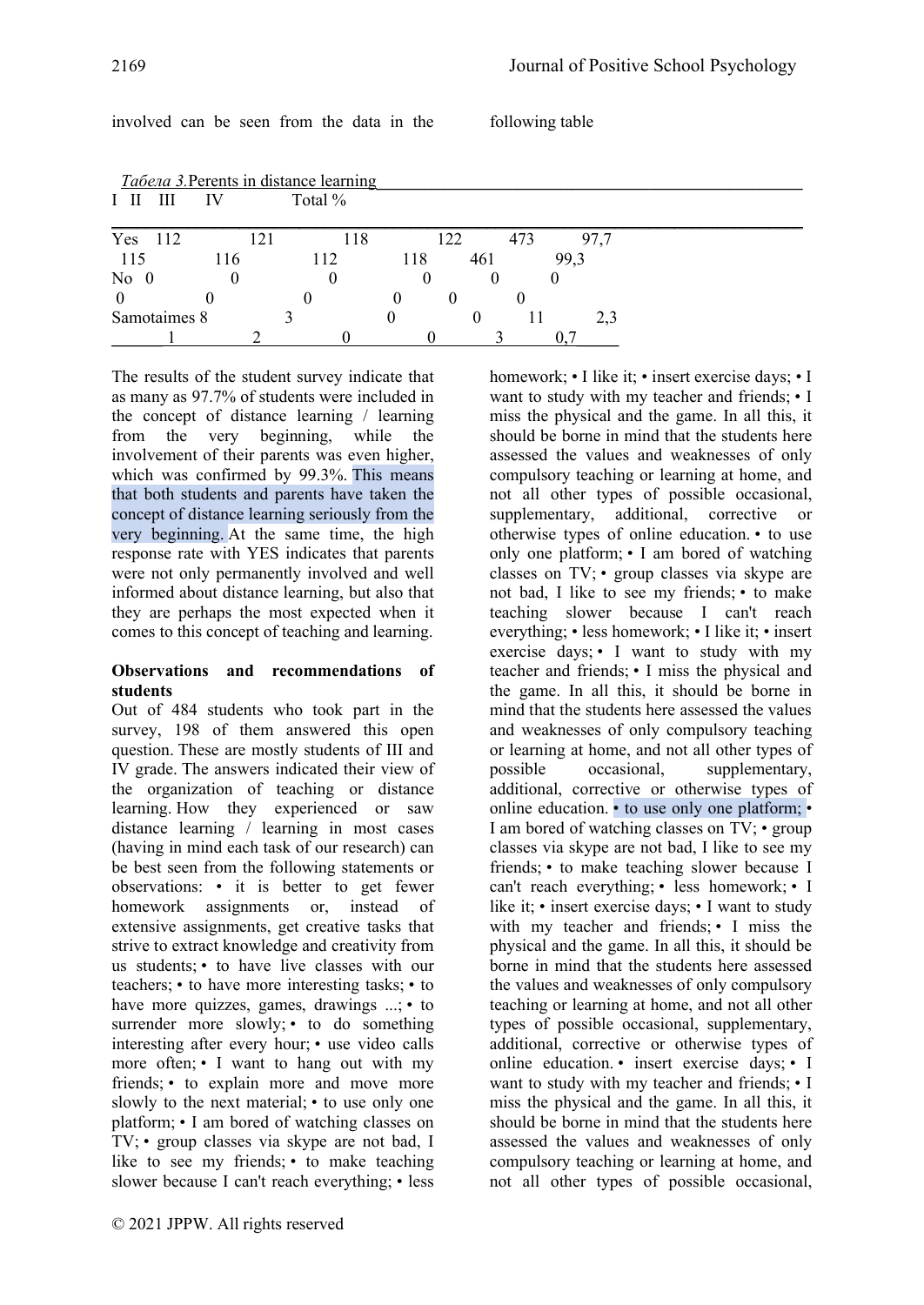supplementary, additional, corrective or otherwise types of online education. • insert exercise days; • I want to study with my teacher and friends; • I miss the physical and the game. In all this, it should be borne in mind that the students here assessed the values and weaknesses of only compulsory teaching or learning at home, and not all other types of possible occasional, supplementary, additional, corrective or otherwise types of online education.

### **DISCUSSION OF FINDINGS WITH REGARD TO THE ASSUMPTION, GOAL AND TASKS OF THE RESEARCH**

In reviewing the final outcomes of our research, we should first point out that we were surprised by how much attention parents paid to the problem of teaching or learning at home. Maybe it is a consequence of the pedagogical novelty for them, and maybe the influence of the seriousness of the situation in which, under the influence of the epidemic, they are currently with their children. In a further review of the specific tasks of our empirical research, the following could be stated. 1) It was determined that there are all the necessary technical possibilities for conducting online classes at home. At least as far as the availability of the Internet, TV channels through which you can watch classes and dispose of computers, telephones and other necessary devices. None of the surveyed students stated that he missed any of that. 2) Regarding the organization of this type of teaching (Table 2), only about 3% more students' participation in teaching was used by watching TV lessons than watching video lessons, mediated by one of the platforms for which some schools were committed. So, these were the two most used resources for home learning. 3) The active involvement of students and parents in this type of teaching or learning was at almost the maximum possible level (Table 3). Even slightly more parents (about one percent) than students. This most eloquently shows how much the final outcomes or educational achievements depend on the parents. Regardless of everything presented in the approach to the problem of our research, in terms of what is stated about the phenomenon, characteristics, advantages and various organizational and other possibilities of practical application of distance learning and learning, as well as considering what in the opinion of students and parents could be attributed to the positive aspects of distance learning, our research or hypothetical assumption was confirmed: our students and parents did not gain enough positive experiences to decide on home teaching in the years of upcoming schooling conditions as the only solution. In the years of the upcoming schooling, the majority of students (68%) and almost all parents (97%) would opt for regular classes in school conditions.

# **Concluding remarks**

The society in which we live can be characterized as information-oriented and as a society in which the need for lifelong learning is constantly growing. This is mostly made possible by information and communication technologies (ICT), applicable in almost every type of teaching or learning. Both in direct contact or interaction between teachers and students, and in online learning or distance learning. The implementation of modern ICT in education reduces social disparities among students, achieves better personalization and opens the possibility of progress towards personal affinities and abilities. Such opportunities should encourage primary school teachers to present their teaching materials to students in a different, more creative, interesting and modern way. One of the most significant advantages of distance learning is that students can "listen" to classes over the Internet or by using other distance learning opportunities in a certain period of time. According to their capabilities, needs and specific environmental and other circumstances. With the traditional learning system, students lose interest in the subject over time and understand the material as an obligation, while with this approach students follow the lessons with interest, experience elearning as something new and enjoyable, create a competitive spirit, and learning outcomes. outcome, in terms of conclusions and significance of the results of our research, it is necessary to keep in mind not only the need for further research on distance learning in the population of older students, in different populations and on a more representative sample, Given the collected from some empirical data, more reliable procedures could be applied to assess the statistical significance of these data, but also what we have come to here, that, at least for now, distance learning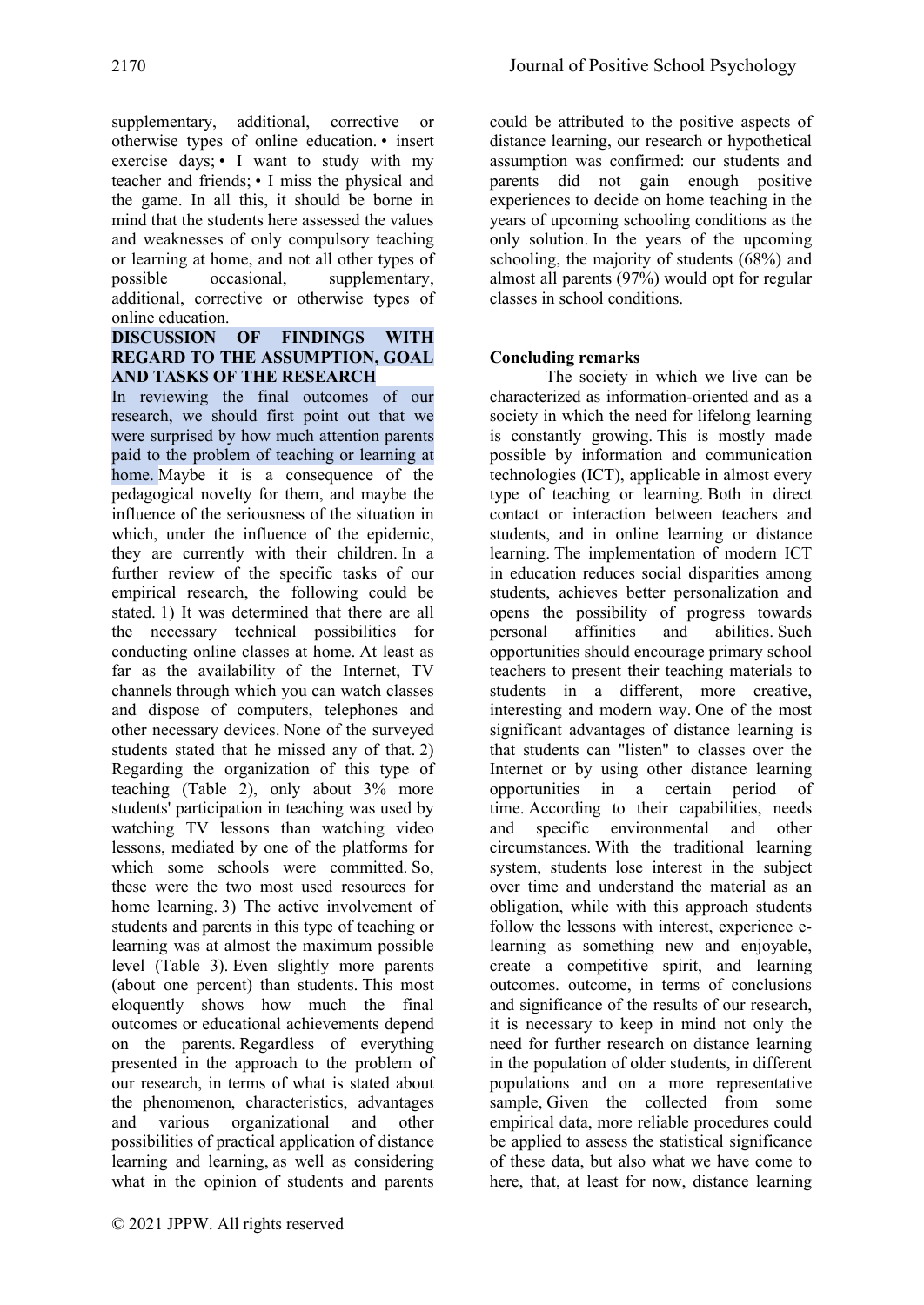and learning, at least at the lower school age , can be considered only as a supplementary organizational form of teaching, and by no means the only one. It was necessary to accept that only in the conditions of the recent general health epidemic. We believe that this topic is extremely current and important, that the existing literature covers important topics in the field of distance learning, but does not deal with the views of parents and students, and that this paper tries to fill this gap. We also believe that this topic needs to be investigated more comprehensively and deeply in the future. at least at the lower school age of students, it can be considered only as a supplementary organizational form of teaching, and by no means the only one. It was necessary to accept that only in the conditions of the recent general health epidemic. We believe that this topic is extremely current and important, that the existing literature covers important topics in the field of distance learning, but does not deal with the views of parents and students, and that this paper tries to fill this gap. We also believe that this topic needs to be investigated more comprehensively and deeply in the future. at least at the lower school age of students, it can be considered only as a supplementary organizational form of teaching, and by no means the only one. It was necessary to accept that only in the conditions of the recent general health epidemic. We believe that this topic is extremely current and important, that the existing literature covers important topics in the field of distance learning, but does not deal with the views of parents and students, and that this paper tries to fill this gap. We also believe that this topic needs to be investigated more comprehensively and deeply in the future. and that this work tries to fill that gap. We also believe that this topic needs to be investigated more comprehensively and deeply in the future. and that this work tries to fill that gap. We also believe that this topic needs to be investigated more comprehensively and deeply in the future.

# LITERATURE

Bjekić, Dragan, Milica,Vučetić (2013): Enastavakaotehnologijaprofesionalnogdelovanja i

usavršavanjanastavnika. UDimitrijević, B. (ured.): Razvojimentalnozdravlje (str. 113–

127). Niš: UniverzitetuNišu, Filozofskifakultet.

Đurica, Nina, Dragan, Soleša(2017). Percepcija i stavovi studenata prema obrazovanju na daljinu.*Ekonomija, teorijaipraksa*, god. X ,br. 3, str. 1-5. Beograd.

Đurović, Ljiljana, Ljiljana, Grujić (2008). Tehnika i informatika u obrazovanju*,* str. 391- 396. Konferencija. Čačak, 9–11. maja, 2008. ТI0'.0.

Јanković, Aleksandar (2015). *Savremeni modeli očigledne nastave u oblasti poznavanja porirode i društva*. Novi Sad: Gradska biblioteka.

Janković, Aleksandar (2019а). *Multimedijalna sredstva kao činilac postignuća učenika u nastavi prirode i društva*. Sombor: Pedagoški fakultet.

Janković, Aleksandar (2019b). Scenskaigrakaopostupakzamenezaneposrednus tvanost

ili očiglednostunastaviprirodeidruštva. *Norma*, vol. 24. br .2, str.121–134. Sombor: Pedagoški fakultet.

Kalmar, L., Pinter Krekić, V., Major, L. (2021): Stavovibudućihpedagoškihkadrova o održivomrazvoju, *Nastavaivaspitanje*,

PedagoškodruštvoSrbije, Beograd, 2021, 70(2), 147-164 ISSN 0547-3330.

Mandić, Danimir(1998). *Uvod u opštu informatičku pedagogiju*. Beograd: Učiteljski fakultet.

Mandić, Danimir (2003); *Didaktičkoinformatičke inovacije u obrazovanju*. Beograd: Mediagraf.

Mandić, Danimir (2006). *WEB portal i obrazovanje na daljinu u funkciji podizanja kvaliteta nastave*. Beograd: Medijagraf.

Вилотијевић, Мladen (1997). *Савремене дидактичке теорије*. Београд: Учитељски факултет.

Vilotijević Mladen i sar. (2018). *Projektna nastava u IKT okruženju*. Beograd: Učiteljski fakultet.

Voskrsenski, Kosta (1996). *Individualizacija i socijalizacija u nastavi.* Zrenjanin:Tehnički fakultet "Mihajlo Pupin".

Ćajić, Miroslav(2014). Metodaaktivnogsinhronogučenjanadaljinu. *Sinteza,* str. 484–487.

**[https://doi.org/10.15308/sinteza-2014-484-](https://doi.org/10.15308/sinteza-2014-484-487) [487.](https://doi.org/10.15308/sinteza-2014-484-487)** Međunarodnanaučna